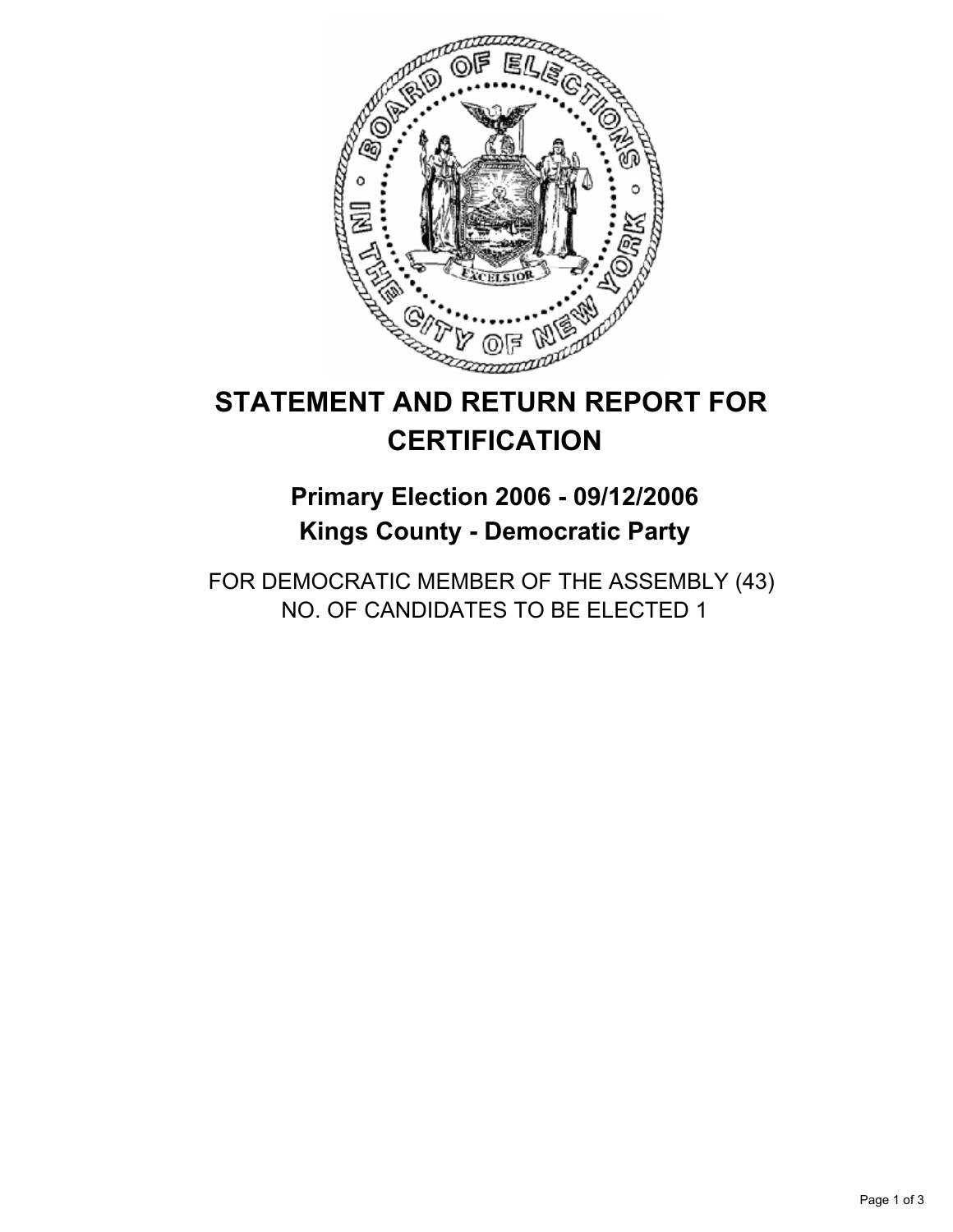

### **ASSEMBLY DISTRICT 43**

| <b>TOTAL VOTES</b>      | 6,762 |
|-------------------------|-------|
| <b>JESSE E HAMILTON</b> | 2,443 |
| <b>KARIM CAMARA</b>     | 4,319 |
| AFFIDAVIT               | 142   |
| ABSENTEE/MILITARY       | 198   |
| <b>EMERGENCY</b>        | 66    |